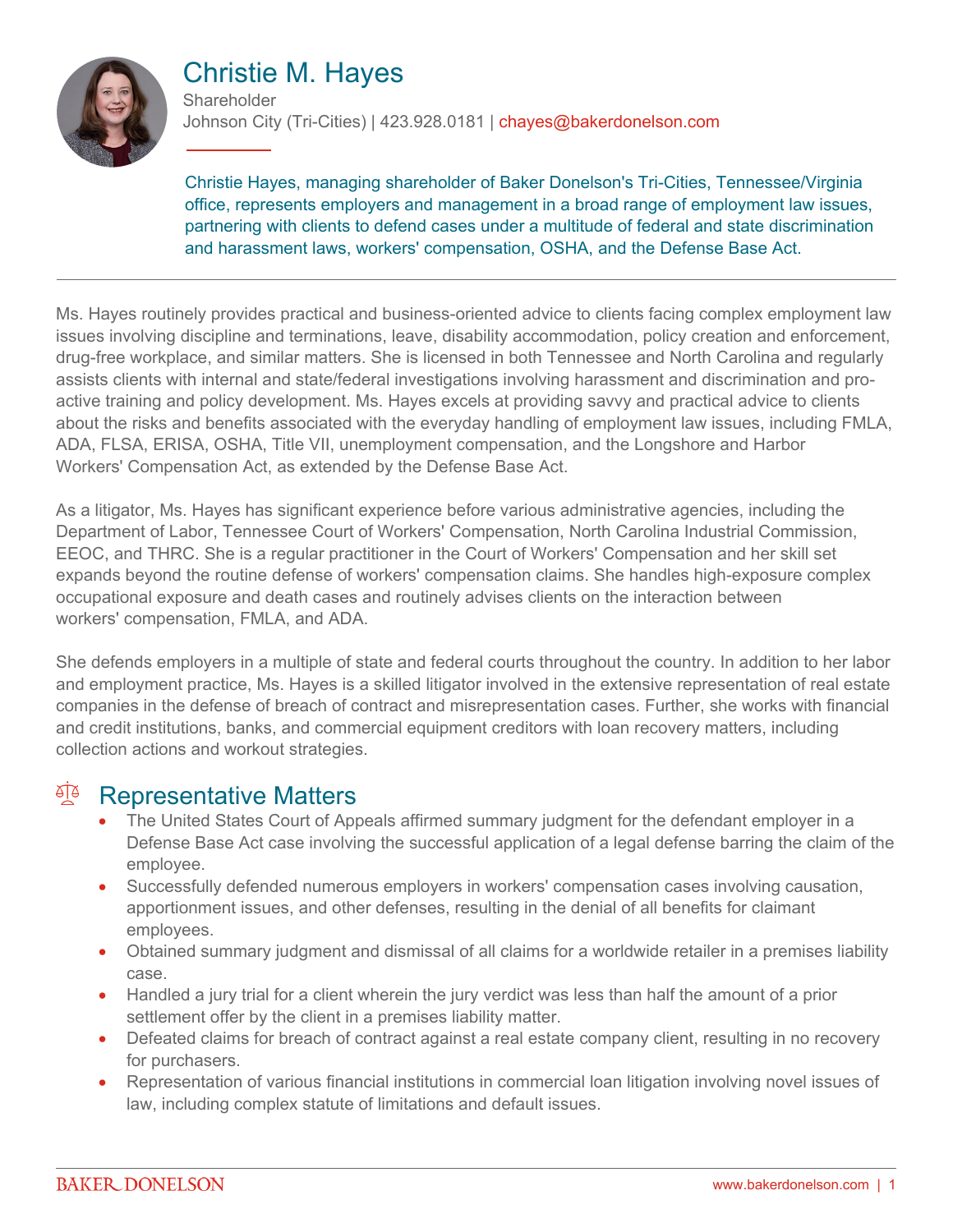Negotiated a favorable settlement on behalf of a major bank, whereby a borrower who had refused to offer any payment agreed to make a lump sum payment of \$120,000.

# $\mathbb{F}$  Professional Honors & Activities

- Listed in *The Best Lawyers in America*® in Workers' Compensation Law Employers (2018 2021)
- Listed in *Mid-South Rising Stars* (2013 2019)
- Member American, Tennessee and Washington County Bar Associations
- Named "Top 40 Under 40," *Tri-Cities Business Journal* (2012)
- Legal Aid of East Tennessee Honor Roll Recipient on various occasions
- Recipient Baker Donelson Tri-Cities (Tennessee) Pro Bono Attorney of the Year (2020)
- Recipient Baker Donelson Johnson City Pro Bono Award (2011)
- Recipient Pro Bono Attorney of the Year, Legal Aid of East Tennessee (2011)

#### $\Box$  Publications

- "OSHA Issues Emergency Temporary Standard Requiring COVID-19 Vaccinations or Tests" (November 2021)
- "Tennessee General Assembly Enacts COVID-19 Legislation that Impacts Tennessee Employers" (November 2021)
- "What Every Employer Should Know About President Biden's Path Out of the Pandemic Plan" (September 2021)
- "OSHA Updates COVID-19 National Emphasis Program and Interim Enforcement Response Plan" (July 2021)
- "COVID-19 Expected to Create a Tidal Wave of Workers' Compensation Claims: Is Your Business Ready for the Tsunami?," republished in *Law360* (June 4, 2020)

## <sup>0</sup> Speaking Engagements

- "Workplace Retaliation: Don't Get Mad and Don't Get Even!" (September 2019)
- "Ask Us Anything" (July 2019)
- "Tennessee Workers' Compensation: 2018 and Beyond," 23rd Annual Urgent Issues for Modern Employers Labor & Employment Law Seminar (March 2019)
- "Employment Issues Keeping Us All Awake at Night" (February 2019)
- "Employment Issues Keeping Us All Awake at Night," Breakfast Briefing (January 2019)
- "Vegas, Baby! When Off-Duty Conduct Needs Correction" (October 2018)
- "22nd Annual Urgent Issues for Modern Employers Labor & Employment Law Seminar" (April 2018)
- "The Top 10 Workers' Compensation Concerns All Employers Should Know" (February 2018)
- "Top Ten Mistakes Your Business May Be Making when Handling Workers' Compensation Claims" (October 2017)
- "Ten Ways Your Business May be Breaking Employment Laws" (August 2017)
- "Guns, Drugs and Videotapes," Annual Employment Law Update, Kingsport, Tennessee (February 2012)
- "Tennessee Workers' Compensation: The Year In Review," Annual Employment Law Update, Kingsport, Tennessee (2005-2012)
- "Tennessee Workers' Compensation: A Return to Sanity," Greene County Safety Exchange (January 2012)
- Employment Law Basics Seminar Series, presented six-part series in Morristown, Elizabethton and Erwin (2010-2012)